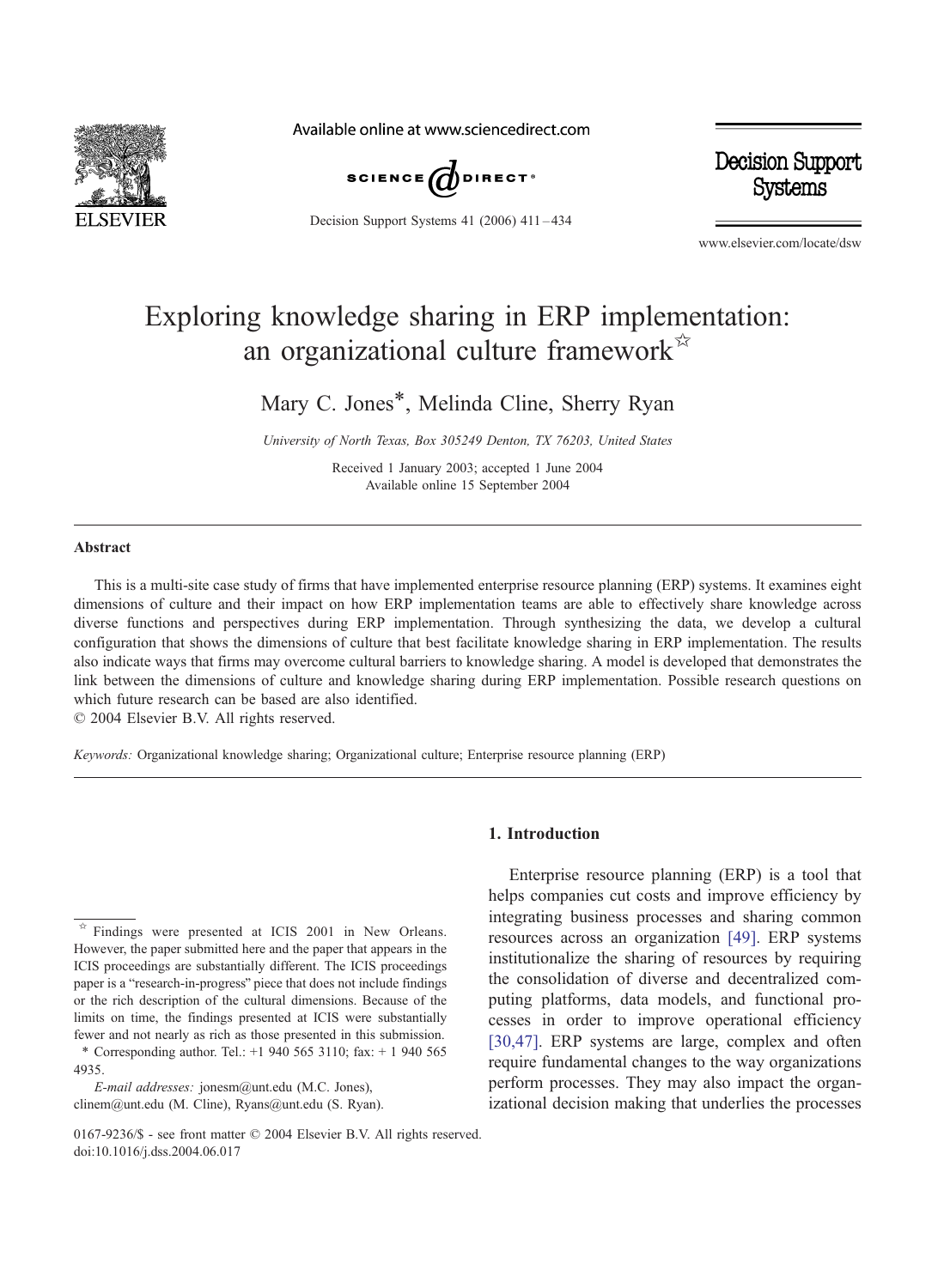[\[17\].](#page--1-0) There is evidence that ERP enables organizations to achieve decision support benefits such as improved knowledge processing, enhanced decision making reliability, and better ability to gather corporate evidence to support the decisions made [\[19\].](#page--1-0) Furthermore, managers believe it is important for ERP systems to provide decision support for quicker decisions, lower costs of decision making, and improved ability to manage large quantities of knowledge [\[19\].](#page--1-0) In order for this to occur, however, appropriate organizational knowledge must be incorporated into an ERP system so that the system has a sufficient underlying knowledge structure to achieve this support. Knowledge from a diversity of perspectives and experiences must be shared and incorporated during ERP implementation [\[26,28\].](#page--1-0)

Knowledge is a multi-faceted concept and is embedded within many entities in an organization including the organization's culture, policies, documents, and members themselves [\[1\].](#page--1-0) Knowledge is often described in terms of a taxonomy of knowledge types (e.g., tacit vs. explicit, individual vs. collective, declarative vs. causal vs. relational). However, another way knowledge is described is in terms of its pragmatic nature. The pragmatic facet of knowledge taps the types of knowledge that are useful to an organization such as knowledge about products, best practices, business frameworks, and projects [\[1\].](#page--1-0) The way knowledge is shared among individuals is tied to its pragmatic nature [\[18\].](#page--1-0) Because ERP requires firms to integrate processes across an organization, one of the most important areas of knowledge sharing in an ERP implementation is sharing of the knowledge that individuals possess about processes and business frameworks [\[26\].](#page--1-0) Therefore, we define knowledge sharing in this study to be the sharing of knowledge about business processes and the related knowledge required to make these processes work. "In order for an individual's or a group's knowledge to be useful for others, it must be expressed in such a manner as to be interpretable by the receivers"  $(1]$ , p. 110). Thus, we examine knowledge sharing during ERP implementation to identify factors that facilitate this expression.

ERP implementation teams typically consist of organizational members from a variety of functional areas and organizational divisions. These teams are charged with the implementation of the ERP system,

which begins with the initial analysis of current organizational processes and data (often referred to as the 'as is' stage), includes the planning of organizational process and data changes the ERP is used to bring about ('to be'), and extends through training users and installing the completed package for use. Opportunities for knowledge sharing are present on the team because the knowledge that individuals must have for ERP implementation is more diverse than the knowledge required for traditional jobs [\[3\].](#page--1-0) This gives rise to conflicts that make the management of knowledge sharing complex. This is particularly evident where team members represent independent silos and want to retain their own identity. An ERP implementation team interacts with other organizational members to gather relevant information and keep them informed about changes to expect when the ERP is implemented [\[39\].](#page--1-0) Ideally, there is an intensive exchange of knowledge between the team and the organizational members they represent [\[3\].](#page--1-0) Inadequate knowledge sharing between these two groups contributes to unsuccessful ERP implementation [\[33,34,43\].](#page--1-0)

Successful ERP implementation requires organizational groups to break down barriers to knowledge sharing. ERP systems integrate business processes across functions and units, thereby creating a divergence in the required knowledge of organizational members [\[3\].](#page--1-0) Organizational members must understand more than just the piece of the whole that they have traditionally been required to know [\[39\]](#page--1-0) and must understand where and how their function fits in the entire process [\[46\].](#page--1-0)

A firm's culture is the shared beliefs, ideologies, and norms that influence organizational actions or behavior [\[35,42\].](#page--1-0) It is both a key driver and inhibitor of organizational knowledge sharing [\[32\].](#page--1-0) Organizational culture may also be thought of as knowledge resource because it provides the context within which organizational members create, acquire, share, and manage knowledge [\[17,18,24\].](#page--1-0) "In many organizations, a major cultural shift may be required to change employees' attitudes and behavior so that they willingly and consistently share their knowledge" ( $[1]$ , p. 126). Thus, organizations must foster the underlying culture necessary to support knowledge sharing activities [\[24\].](#page--1-0) Because organizational culture influences member's attitudes towards knowledge sharing